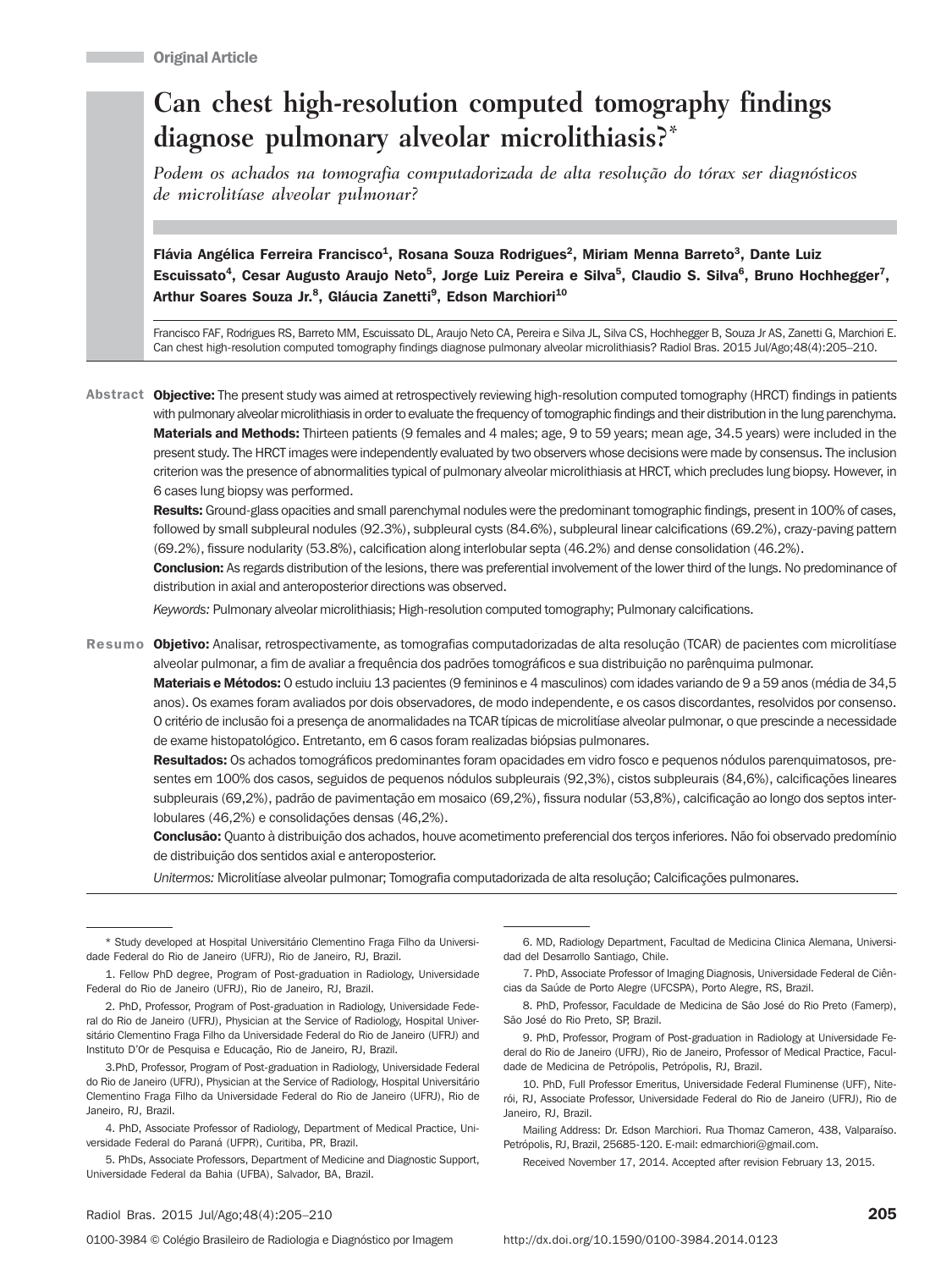# INTRODUCTION

Pulmonary alveolar microlithiasis (PAM) is a rare recessive autosomal disease characterized by intra-alveolar deposition of spherical calcified concretions (called calciferites, calcopherites or microliths), in the absence of any known calcium metabolism disorder. Most patients are asymptomatic at the moment of the diagnosis, and usually the disease is incidentally detected during routine exams, although it may be diagnosed during investigation on the familial history of the individual presenting with  $PAM^{(1,2)}$ .

PAM is described in patients at different ages, with a long and progressive course that may lead to deterioration of the pulmonary function<sup>(2)</sup>. The affected individuals generally become symptomatic at the third or fourth decades of life. The disease may occur either sporadically or within the family, with 33% of the cases being hereditary following an autosomal recessive inheritance pattern<sup>(1,2)</sup>. PAM pathogenesis has been attributed to mutation in the gene (SLC34A2) that encodes a type IIb sodium-dependent phosphate transporter involved in the phosphate homeostasis in different organs including the lungs, which induces excess phosphate accumulation, favoring the development of microliths $(3)$ .

Due to the marked dissociation between radiological features and clinical presentation of PAM, the diagnosis is sometimes based only on radiological findings $(1)$ . High resolution computed tomography (HRCT) plays a very important role in the diagnosis of patients with suspected PAM, as HRCT findings are so characteristic that further diagnostic investigations such as histopathological analysis are generally unnecessary, particularly in patients whose families have other members with the disease $^{(1)}$ .

The present study was aimed at analyzing, by means of HRCT in 13 PAM patients, the most frequent tomographic findings and their distribution in the pulmonary parenchyma.

# MATERIALS AND METHODS

Retrospective and descriptive study of chest HRCTs of 13 PAM patients randomly selected by means of personal contacts with radiologists in ten different institutions in seven Brazilian states and one institution in Chile, in the period between 2007 and 2014. Nine of the 13 patients were women (69.2%) and 4 were men (30.8%), with ages ranging between 9 and 59 years (mean of 34.46 years) and median of 31 years. The study was approved by the Committee for Ethics in Research of Hospital Universitário Clementino Fraga Filho – Universidade Federal do Rio de Janeiro, Rio de Janeiro, RJ, Brazil.

The diagnoses were made from chest HRCTs based upon the observation of typical patterns of the disease. However, 6 patients were also submitted to lung biopsy, which allowed for histological confirmation in such cases.

Chest HRCTs were performed using different scanners, with the high resolution technique being utilized in all cases, with sections from the lung apices to the bases. Images were acquired using a slice thickness of 1 to 2 mm, with the patients in dorsal decubitus, during inspiration, utilizing a high spatial resolution filter for images reconstruction, with 10 mm increment, without intravenous administration of iodinated contrast agent. The images were obtained and reconstructed in a  $512 \times 512$  matrix, digitized and photographed for evaluation of the lung fields with window width ranging between 1,000 and 1,500 Hounsfield units (HU) and level between –650 and –750 HU. For evaluation of the mediastinum, the width of the windows ranged from 350 to 400 HU, and the center between 40 and 60 HU. The analysis of the HRCT images was independently undertaken by two experienced thoracic radiologists, and the discordant results were resolved by consensus.

The following tomographic findings were analyzed: ground glass opacities, subpleural linear calcifications, small parenchymal nodules, calcifications along the interlobular septa, small subpleural nodules, nodular fissures, subpleural cysts, dense consolidations and crazy paving pattern.

The lesions distribution in the craniocaudal axis (upper, medium and lower) and in the axial axis (central, peripheral, without predominance), was also evaluated. The lung was divided along the craniocaudal axis from the apices to the level of the aortic arch; middle third, from the aortic arch up to 2 cm below the carina; and lower third, from 2 cm below the carina up to the costophrenic sinuses. The lesions were defined as central, when predominating in the internal third of the lungs, and peripheral, when predominating in the external thirds of the lungs, and also without predominance, when both locations occurred simultaneously.

Ground glass opacity was defined as increased pulmonary attenuation, with preserved bronchial and vascular margins.

Subpleural linear calcifications were described as such in those patients presenting with continuous linear calcified, juxtapleural opacities visible on the mediastinal window.

Small parenchymal nodules were characterized as round focal opacities measuring less than 10 mm in diameter.

The presence of calcifications along the interlobular septa was characterized in cases where linear, thin calcified opacities outlining the periphery of the secondary pulmonary lobe were visualized on the mediastinal windows.

Small, subpleural nodules were called small nodules along the pleural surface; and nodular fissures, as small nodules distributed along pulmonary fissures.

Consolidations were defined as being a homogeneous increase in the lung parenchymal attenuation coefficient, leading to loss of individualization of vascular structures and of airways walls. Consolidations were considered to be dense in cases where the density was greater than that of the soft tissues, as evaluated at the mediastinal window.

The crazy paving pattern was defined as the superimposition of ground glass opacities and interlobular septa thickening.

Subpleural cysts were defined as hypodense round structures measuring less than 10 mm in diameter, aligned next to the pleura.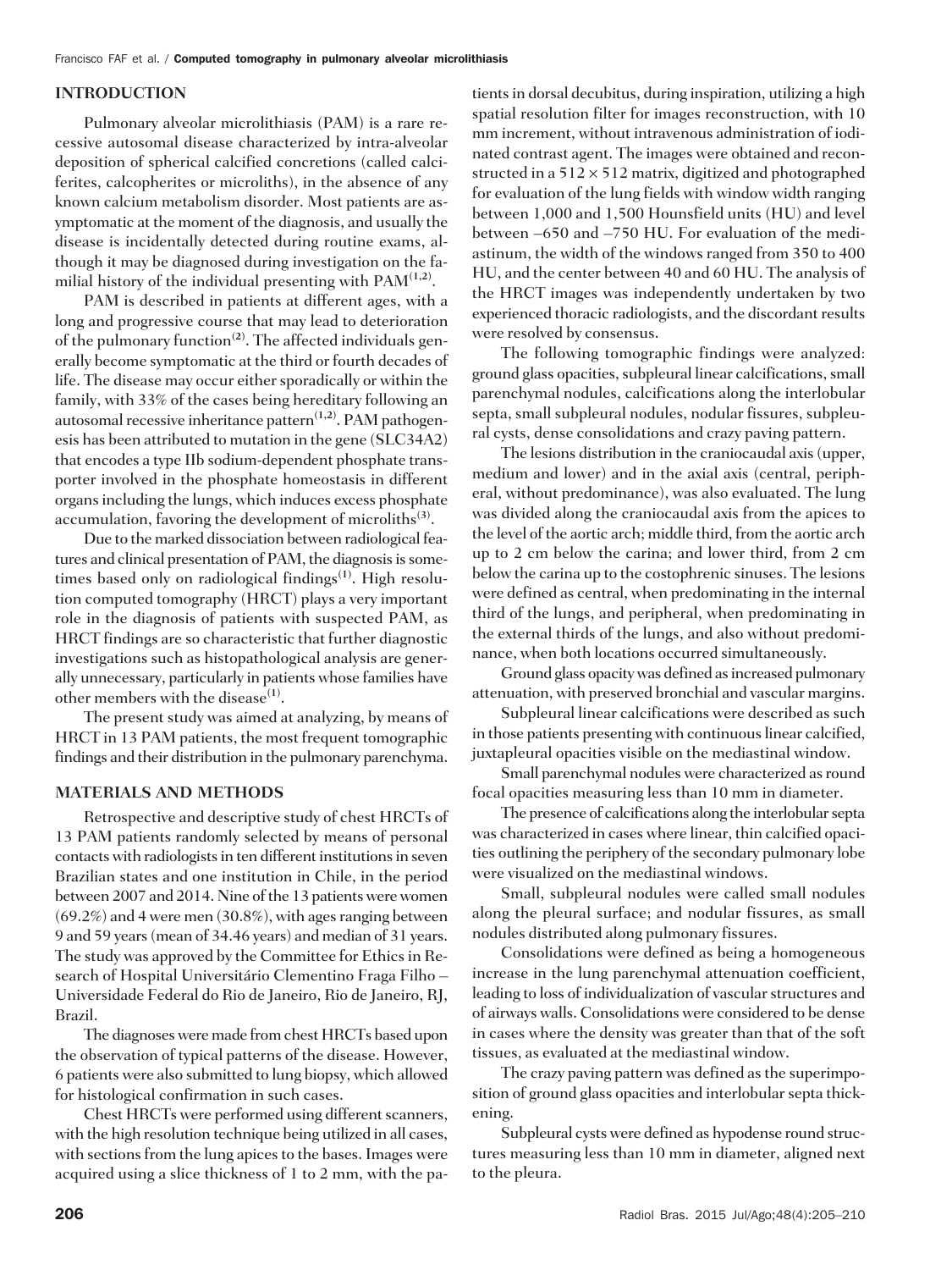The criteria for definition of such findings were those listed in the Fleishner Society Glossary of Terms for Thoracic Imaging $(4)$  and the utilized terminology is presented in "Terminologia para a descrição de tomografia computadorizada do tórax" (Terminology for Description of Chest Computed Tomography) of Colégio Brasileiro de Radiologia (Brazilian College of Radiology)<sup>(5)</sup> and Comissão de Imagem da Sociedade Brasileira de Pneumologia e Tisiologia (Imaging Commission of Brazilian Society of Pneumology and  $Tisiology)^{(6,7)}$ .

#### RESULTS

In decreasing order of frequency, the following tomographic findings were observed: ground glass opacities ( $n =$ 13; 100%) (Figure 1); small parenchymal nodules ( $n = 13$ ; 100%); small subpleural nodules ( $n = 12$ ; 92.3%); subpleural cysts ( $n = 11, 84.6\%$ ) (Figure 2); subpleural linear calcifications ( $n = 9$ ; 69.2%) (Figure 3); crazy paving pattern ( $n$  $= 9$ ; 69.2%); nodular fissure ( $n = 7$ ; 53.8%); calcification along interlobular septa ( $n = 6$ ; 46.2%); and dense consoli-



Figure 1. HRCT with lung windows setting shows (A) diffusely distributed ground glass opacities throughout the lungs, with consolidation in the middle lobe, besides nodular fissures. On mediastinal window (B) calcifications are observed in consolidations.

dations ( $n = 6$ ; 46.2%). Intermingled air bronchograms were identified in the 6 cases (Figure 4). As regards findings distribution, the lower third of the lungs was predominantly affected. No predominance was observed in distribution of findings in the axial and anteroposterior axis.

### DISCUSSION

The imaging evaluation of the chest has been the subject of a series of recent publications in the Brazilian radiological literature<sup>(8–18)</sup>. With respect to PAM, studies analyzing large samples have not detected any gender predominance<sup>(2)</sup>. In the present study sample, 9 patients (69.2%) were women and 4 (30.8%) were men. Such difference is possibly due to the limited number of studied patients.

As regards age at PAM diagnosis, studies demonstrated that the disease has already been described in patients of dif-



Figure 2. HRCT shows extensive, bilateral ground glass opacities diffusely distributed. Additionally, there are small subpleural cysts, more evident at the left (arrowheads).



Figure 3. CT with mediastinal window demonstrating small calcified nodules with subpleural distribution (arrows) and subpleural linear calcifications (arrowheads).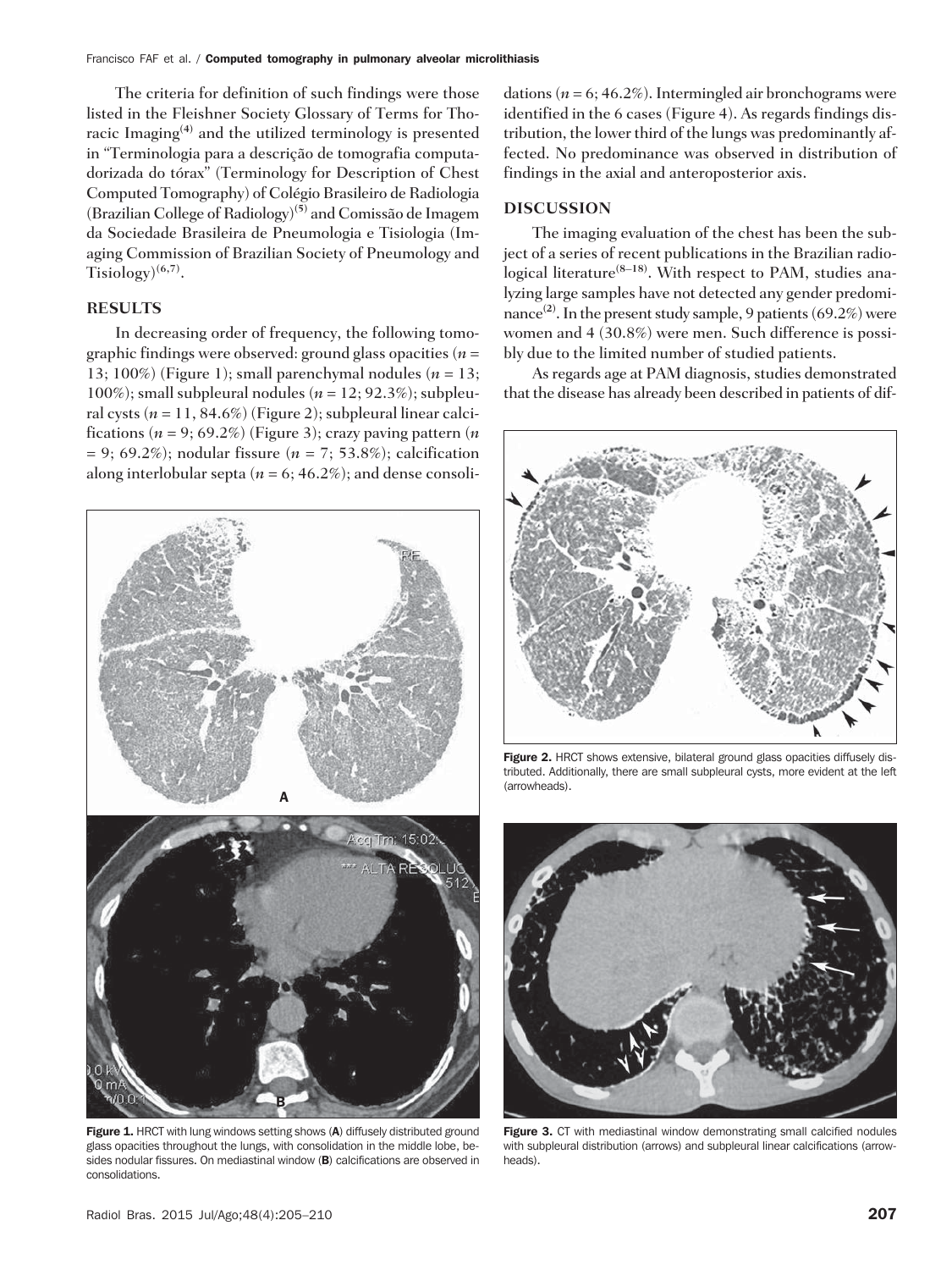

Figure 4. HRCT with mediastinal window demonstrating extensive consolidations with calcium density and intermingled air bronchograms bilaterally distributed throughout the lungs.

ferent age groups, from children under one year of age to elderly patients<sup> $(2,19)$ </sup>. In the literature, it was observed that 35.8% of the patients were less than 20 years old, while 88.2% were less than 50 years  $old^{(2)}$ . In the present study, the ages ranged between 9 and 59 years, with a mean age of 34.5 years and median of 31 years, therefore our data was very similar to those found in the literature.

It is difficult to establish the age of PAM onset, as the time when it is diagnosed does not necessarily reflect the period when the disease started, because an important characteristic of this disease is the clinico-radiological dissociation, meaning that symptoms are scarce in contrast with the imaging findings<sup> $(20)$ </sup>. Thus, many cases are diagnosed at imaging studies performed for other reasons, even in asymptomatic patients or, as the patient is symptomatic, the disease is diagnosed at more advanced stages $(2,21)$ .

The affected individuals generally become symptomatic at the third or fourth decades of life. With the progression of the disease, which generally takes 10 to 20 years, cyanosis and digital clubbing are commonly observed. Dyspnea is the most frequent symptom, followed by dry coughing, chest pain, hemoptysis and asthenia, besides possible occurrence of pneumothorax<sup> $(2,10,22-24)$ </sup>. Progressive deterioration of the pulmonary function may occur in adults, and death generally occurs in mid-adulthood because of respiratory failure with cor pulmonale<sup> $(14)$ </sup>. On the other hand, cases of either static or very indolent disease have already been described $(2)$ .

In approximately one third of the cases, PAM presents with a familial history, as it is a disease with recessive autosomal inheritance, indicating the importance of genetic factors in its genesis<sup>(1)</sup>. All PAM cases, either those of familial occurrence or the other two-thirds in the form of sporadic acquisition, present with mutation in the SLC34A2 gene, that is involved in the pathogenesis of the disease<sup>(3,24,25)</sup>.

Histopathological analysis reveals the presence of intraalveolar microliths. Sometimes, chronic inflammatory cells are present, and may induce interstitial fibrosis<sup> $(26)$ </sup>. In some cases, microliths may be found in the sputum or in bronchoalveolar lavage, which can contain alveolar macrophages either with or without carbon particles<sup>(27)</sup>. With basis on HRCT findings, it is possible to confirm the diagnosis of PAM, many times avoiding lung biopsy  $(2,28-31)$ . In the present study, the diagnosis was based on typical chest HRCT findings. However, 6 patients were submitted to open lung biopsy, thus allowing histopathological confirmation. Once a given patient is diagnosed with PAM, family members should be screened by means of chest radiography, and parents should be advised that future daughters and sons are also at risk of developing the disease<sup>(28)</sup>.

The most frequent findings reported in literature include diffuse ground glass attenuation and subpleural linear calcifications. Other findings include: small parenchymal nodules; calcifications along interlobular septa, sometimes determining the crazy paving pattern; small subpleural nodules, nodular fissures, subpleural cysts and dense consolidations<sup>(29)</sup>.

In the literature, ground glass opacities are reported as common findings, and probably occur due to the presence of small microliths in the air spaces<sup> $(29,32)$ </sup>. In the present study, this was one of the main findings, present in all 13 cases (100%).

Small parenchymal nodules were also identified in all 13 patients (100%). At HRCT, small nodules at HRCT generally correspond to dense micronodules (< 3 mm), diffusely distributed throughout the parenchyma, making the lungs hypotransparent and characterizing the pattern described by some authors as "sandstorm", that is considered as being typical of the disease. At HRCT, many times it is impossible to define the calcium density in the nodules, due to their small dimensions. However, when the microliths converge to form parenchymal consolidation, the calcium density can be better characterized, and is higher than soft tissues<sup>(23,29)</sup>.

Small subpleural nodules were observed in 12 of the cases (92.3%) and nodular fissures were observed in 7 patients (53.8%). These changes represent the accumulation of intra-alveolar microliths in the periphery of secondary lung lobes, adjacent to pleural surfaces, determining the feature of pseudopleural calcifications<sup>(33,34)</sup>.

Subpleural cysts represent another finding frequently reported in studies relying on HRCT. The small thin-walled cysts located in the subpleural spaces may determine the presence of a radiolucent line lying between the calcified parenchyma and the adjacent ribs, which is described in chest radiography as the "black pleural sign"(29,35). In the present study, subpleural cysts were observed in 11 patients (84.6%).

Linear subpleural calcifications were found in 9 of the patients (69.2%). This finding, in spite of being commonly seen at computed tomography in patients with PAM, is controversial in the literature. Although their description by some authors as pleural calcifications, there is no study reporting histopathological confirmation of pleural calcification. For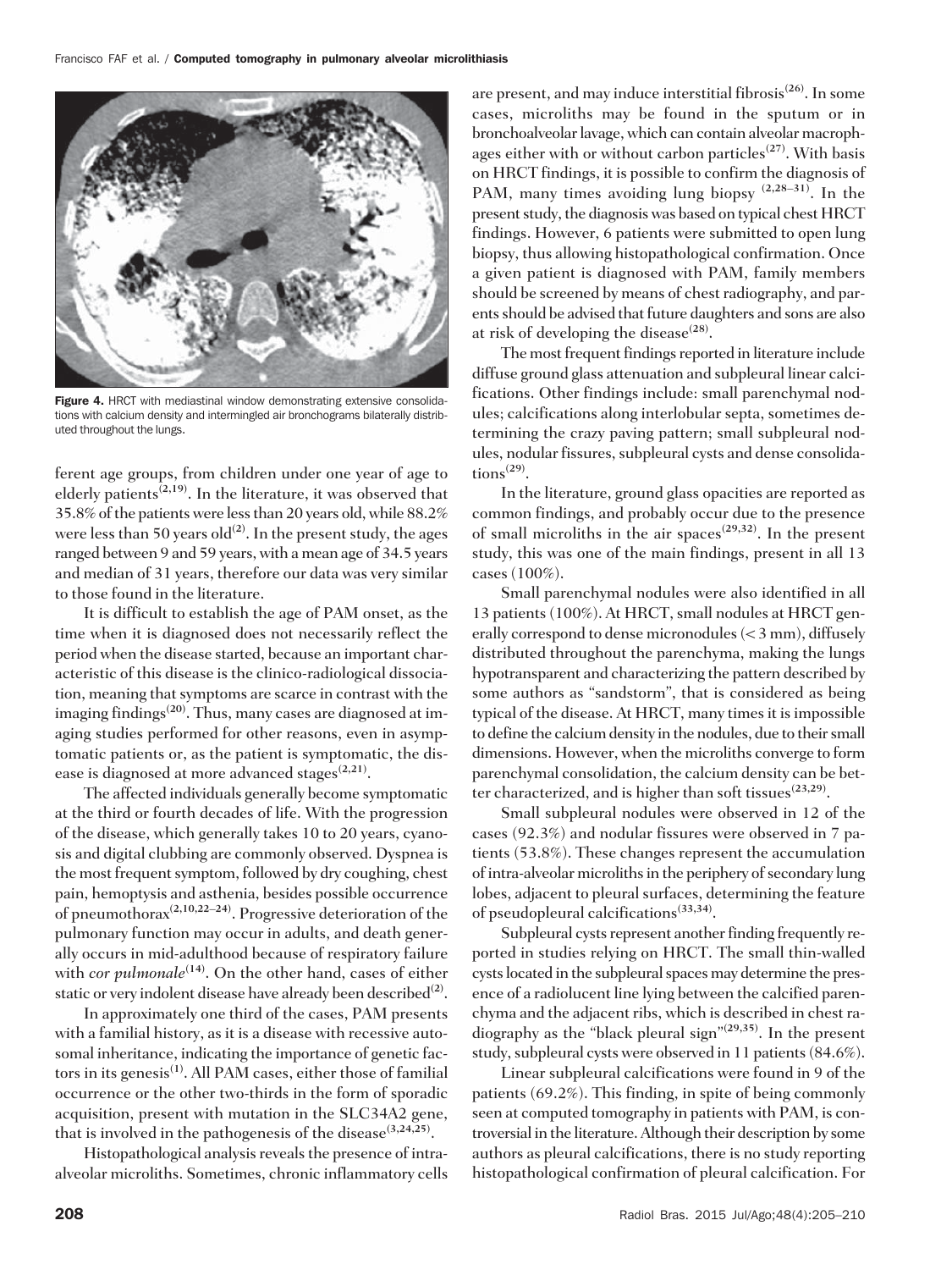that reason, the best explanation seems to be that such a finding is a consequence of the accumulation of intra-alveolar microliths in the periphery of secondary lung lobes, adjacent to the pleural surfaces, thus producing the pseudopleural calcification feature<sup>(33,34)</sup>.

Calcifications along interlobular septa were observed in 6 patients, corresponding to 46.2% of the sample. Such a pattern occurs due to the deposition of microliths in the periphery of the secondary lung lobe, as there is no histopathological confirmation of calcification in interlobular septa or interstitial involvement at early stages of the disease<sup> $(29,36)$ </sup>.

Crazy paving pattern was observed in 9 patients, representing 69.2% of the sample. This pattern is defined as areas of ground glass attenuation associated with interlobular septa thickening. It may also be observed on images at mediastinal windows due to the presence of calcifications along interlobular septa. There are no reports in literature about any other disease with similar tomographic manifestations. Thus, such HRCT findings are considered to be very specific and even pathognomonic of PAM(29,36).

Confluence of small nodules may form areas of consolidation in the parenchyma, which, due to the presence of calcium, may have higher density than soft tissues. Dense consolidations predominantly occur in the cardiac margins, as well as in the lower and posterior regions of the lungs, tending to be symmetrical<sup>( $23,34,35$ )</sup>. Dense consolidations with intermingled air bronchograms were found in 6 patients (46.2%) in the present study. Therefore, PAM should be considered as a differential diagnosis for the dense consolidation pattern<sup>(23,29,34,35)</sup>, together with amiodarone pulmonary toxicity<sup>(37)</sup>, metastatic pulmonary calcification<sup>(38-41)</sup>, silicoproteinosis<sup>(42,43)</sup>, talcosis<sup>(44–46)</sup> and amyloidosis<sup>(47–49)</sup>.

In PAM, lesions may be limited to determined areas or present with diffuse and symmetrical distribution throughout the lungs(21,23,29,34,35). Calcium deposition in the alveoli generally starts in the lower lobes and takes the entire lung over a period of years, with evolvement to the middle thirds and then to the upper portions of the  $\text{lungs}^{(2)}$ . The tomographic alterations are predominant in the lower and posterior portions of the lungs<sup> $(29,34-36)$ </sup>. Additionally, the central portions of the lungs are more affected than the peripheral portions<sup> $(35)$ </sup>. In the present study, all patients presented with bilateral distribution of tomographic alterations, without laterality predominance. Also, parenchymal lesions compatible with PAM were found in all lung lobes.

Studies describing tomographic findings in PAM are restricted either to isolated case reports, or to case reports with a small number of patients. There are no available studies evaluating radiographic findings in PAM with a large series of patients.

Our study has some limitations. The study was retrospective and the analysis was cross-sectional, without evaluating clinical and evolutive data. The techniques of HRCT varied according to the protocols from each institution involved in the study. However, such factors did not impair the analysis of imaging features, which was actually the aim of the present study. Despite these limitations, this is the largest reported series of HRCT findings in patients with PAM.

In conclusion, the most frequent tomographic findings were diffuse ground glass attenuation and small parenchymal nodules followed by small subpleural nodules, subpleural cysts, subpleural linear calcifications, crazy paving pattern, nodular fissure, calcification along interlobular septa and dense consolidations. In general, the findings predominated in the lower third of the lungs. The typical HRCT findings in PAM are so characteristic that, when present, can rule out the need for lung biopsy.

#### **REFERENCES**

- 1. Castellana G, Lamorgese V. Pulmonary alveolar microlithiasis. World cases and review of the literature. Respiration. 2003;70:549–55.
- 2. Mariotta S, Ricci A, Papale M, et al. Pulmonary alveolar microlithiasis: report on 576 cases published in the literature. Sarcoidosis Vasc Diffuse Lung Dis. 2004;21:173–81.
- 3. Huqun, Izumi S, Miyazawa H, et al. Mutations in the SLC34A2 gene are associated with pulmonary alveolar microlithiasis. Am J Respir Crit Care Med. 2007;175:263–8.
- 4. Hansell DM, Bankier AA, MacMahon H, et al. Fleischner Society: glossary of terms for thoracic imaging. Radiology. 2008;246:697– 722.
- 5. Souza Jr AS, Araujo Neto CA, Jasinovodolinsky D, et al. Terminologia para a descrição de tomografia computadorizada do tórax (sugestões iniciais para um consenso brasileiro). Radiol Bras. 2002; 35:125–8.
- 6. Pereira-Silva JL, Kavakama J, Terra Filho M, et al. Consenso Brasileiro sobre Terminologia dos Descritores de Tomografia Computadorizada do Tórax. J Bras Pneumol. 2005;32:149–56.
- 7. Silva CIS, Marchiori E, Souza Jr AS, et al. Consenso brasileiro ilustrado sobre a terminologia dos descritores e padrões fundamentais da TC de tórax. J Bras Pneumol. 2010;36:99–123.
- 8. Amorim VB, Rodrigues RS, Barreto MM, et al. Computed tomography findings in patients with H1N1 influenza A infection. Radiol Bras. 2013;46:299–306.
- 9. Agnollitto PM, Barreto ARF, Barbieri RFP, et al. Rendu-Osler-Weber syndrome: what radiologists should know. Literature review and three cases report. Radiol Bras. 2013;46:168–72.
- 10. Marcos L, Bichinho GL, Panizzi EA, et al. Classification of chronic obstructive pulmonary disease based on chest radiography. Radiol Bras. 2013;46:327–32.
- 11. Koenigkam-Santos M, Paula WD, Gompelmann D, et al. Endobronchial valves in severe emphysematous patients: CT evaluation of lung fissures completeness, treatment radiological response and quantitative emphysema analysis. Radiol Bras. 2013;46:15–22.
- 12. Cerci JJ, Takagaki TY, Trindade E, et al. 2-[<sup>18</sup>F]-fluoro-2-deoxy-D-glucose positron-emission tomography is cost-effective in the initial staging of non-small cell lung cancer patients in Brazil. Radiol Bras. 2012;45:198–204.
- 13. Canellas R, Kanaan D, Martins PHR, et al. Spontaneous regression of pulmonary alveolar proteinosis: a case report. Radiol Bras. 2012; 45:294–6.
- 14. Koenigkam-Santos M, Barreto ARF, Chagas Neto FA, et al. Neuroendocrine tumors of the lung: major radiologic findings in a series of 22 histopathologically confirmed cases. Radiol Bras. 2012;  $45:191-7$ .
- 15. Zanetti G, Nobre LF, Mançano AD, et al. Pulmonary paracoccidioidomycosis. Radiol Bras. 2014;47(1):xi–xiii.